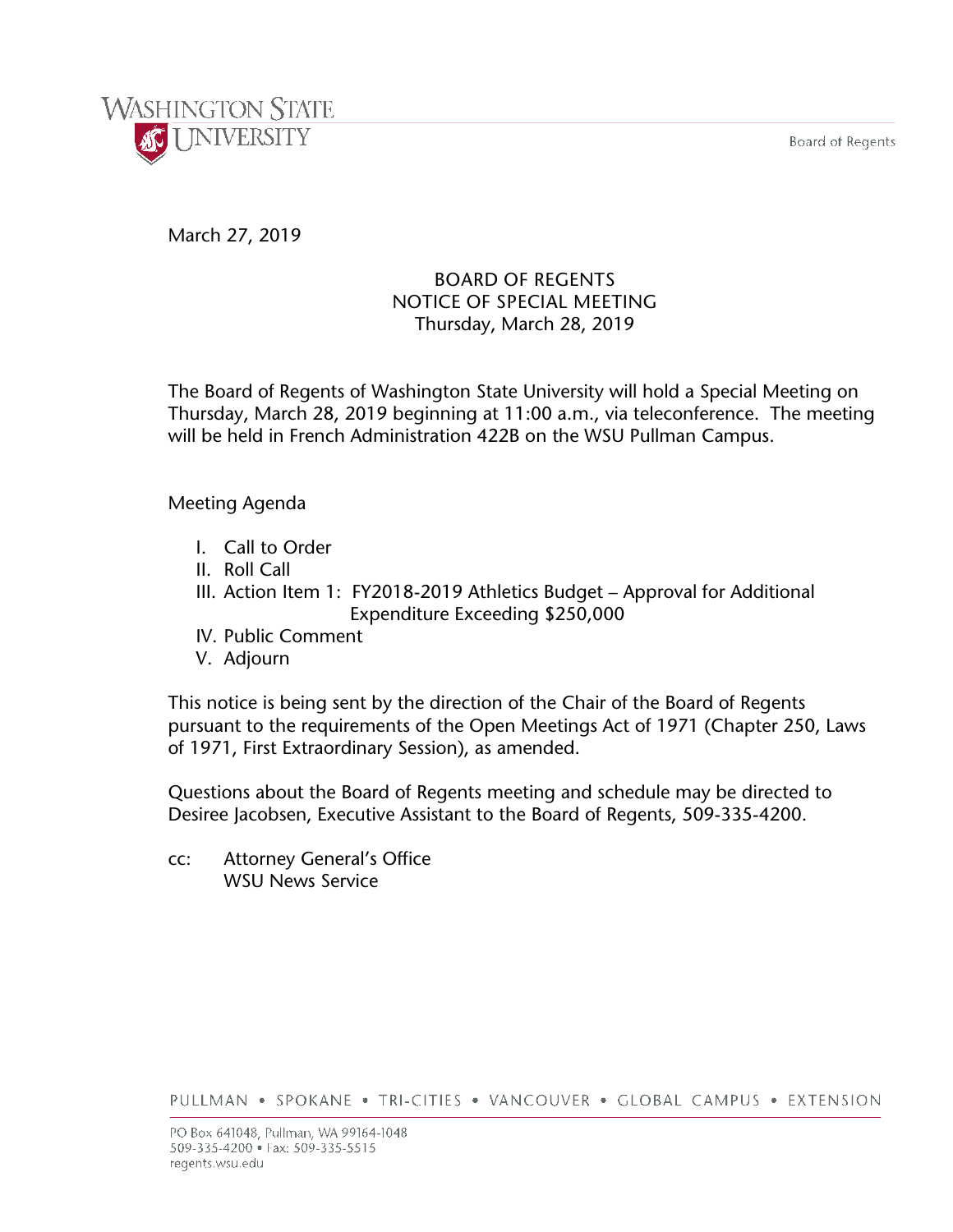# ACTION ITEM #1 FY2018-2019 Athletics Budget – Approval for Additional Expenditure Exceeding \$250,000 (Kirk Schulz)

March 28, 2019

TO ALL MEMBERS OF THE BOARD OF REGENTS

SUBJECT: FY2018-2019 Athletic Budget – Approval for Additional Expenditure Exceeding \$250,000

- PROPOSED: That the Washington State University Board of Regents approve additional expenditures by the Athletics department for the purposes of hiring men's basketball coaching staff, not to exceed \$500,000 during the remainder of the current fiscal year.
- SUBMITTED BY: Kirk H. Schulz, President

SUPPORTING

INFORMATION: Washington State University has implemented a 3-year fiscal health restoration plan. As a part of the University's plan, WSU Athletics has developed a targeted plan to ensure that it will return to an operating breakeven position in the next few years. The Athletics plan also ensures that WSU is fully compliant with Substitute Senate Bill 6493, which was passed by the  $65<sup>th</sup>$  Legislature during its 2018 regular session. This bill requires certain actions of the boards of the state's colleges and universities, related to intercollegiate athletics programs. (See SSB 6493, attached.)

> This bill requires that the WSU Board of Regents specifically approve, in an open public meeting, the annual budget for the Athletics program; the plan for reducing the operating deficits in future fiscal year; any transfers that are necessary at year-end for WSU Athletics; and any expenditure over \$250,000 that was not included in the approved annual budget. The three prior fiscal years' financial statements for the program will also be conspicuously posted to the University's web site.

ATTACHMENT: Attachment A: Substitute Senate Bill 6493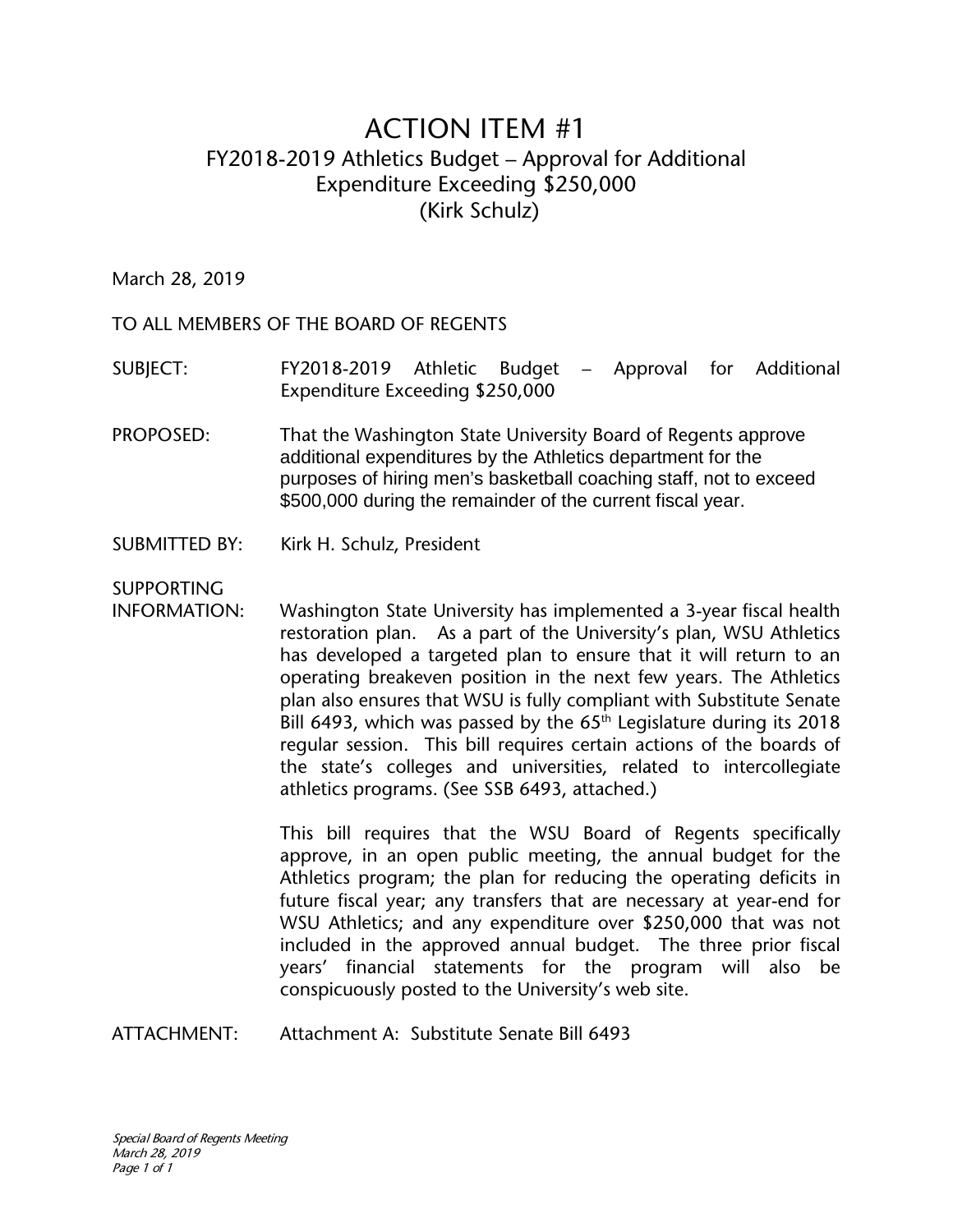$S-4650.1$ 

#### SUBSTITUTE SENATE BILL 6493

State of Washington 65th Legislature 2018 Regular Session

By Senate Higher Education  $\&$ Workforce Development (originally sponsored by Senators Billig, Palumbo, Ranker, Carlyle, Hasegawa, and Kuderer)

READ FIRST TIME 02/01/18.

AN ACT Relating to increased transparency and accountability for  $\mathbf{1}$  $\overline{2}$ intercollegiate athletic public programs at colleges and 3 universities; and adding a new section to chapter 28B.15 RCW.

BE IT ENACTED BY THE LEGISLATURE OF THE STATE OF WASHINGTON:  $\overline{4}$ 

5 NEW SECTION. Sec. 1. A new section is added to chapter 28B.15 6 RCW to read as follows:

 $\overline{7}$ (1) The board of trustees or regents of each of the state's 8 colleges and universities under RCW 28B.15.005 must specifically 9 approve in an open public meeting, the annual budget for its programs  $10$ for intercollegiate athletic competition in advance of any  $11$ expenditure for that fiscal year.

(2) If a college or university's programs experience an operating 12  $13$ deficit at the end of any fiscal year, the board of trustees or 14 regents must:

(a) Approve a plan for how the programs will reduce operating 15 16 deficits in future fiscal vears;

(b) Conspicuously post to the college or university's web site 17 the financial statements of the programs for the three prior fiscal 18 19 years and the plan in (a) of this subsection. Any public records request for a copy of the financial statements or plan must be at no 20 21 cost to the requester;

p. 1